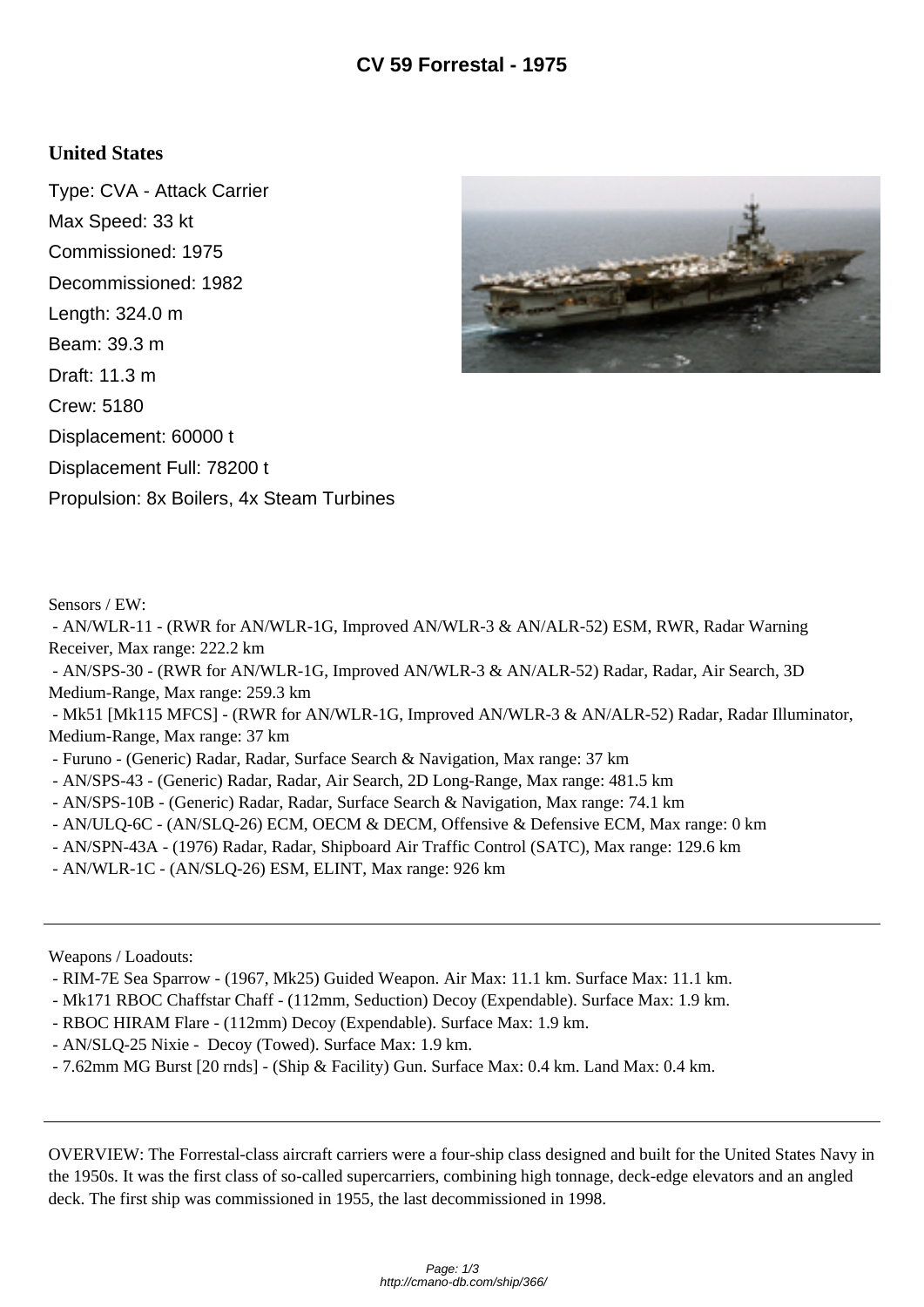DETAILS: The Forrestal class was the first completed class of "supercarriers" of the Navy, so called because of their then-extraordinarily high tonnage (75,000 tons, 25% larger than the post-World War II-era Midway class), full integration of the angled deck (Forrestal and Saratoga were laid down as axial deck carriers and converted to angled deck ships while under construction; Ranger and Independence were laid down as angled deck ships and had various minor improvements compared to the first two), a very large island and most importantly their extremely strong air wing (80-100 jet aircraft, compared to 65-75 for the Midway class and fewer than 50 for the Essex class). Compared to the Midway class, the Forrestals were 100 feet (30 m) longer and nearly 20 feet (6 m) wider abeam, resulting in a far more stable and comfortable aircraft platform even in very rough weather. When commissioned, the Forrestal-class ships had the roomiest hangar decks and largest flight decks of any carrier ever built. Because of their immense size they were built to a new, deep-hulled design that incorporated the armored flight deck into the hull (previous American design practice was to design the flight deck as superstructure). This was a very similar structural design as used on British "armored" carriers, and grew out of the requirement for such a very large carrier, because carrying the strength deck at the flight deck level produced a stronger and lighter hull. The Midway-class ships sat very low in the water and were poor sea boats through their long careers; they were very wet forward and their aviation characteristics were poor. The deeper Forrestal hull allowed the ships more freeboard and better seakeeping. The Forrestal-class carriers, like the Midway class that preceded it, were designed with armored flight decks.

Forrestal-class ships were the first examples of supercarriers and thus not quite a perfected design; their elevators in particular were badly arranged for aircraft handling. The portside elevator, a relic of the original axial-deck design, was especially poorly suited, as it was located at the fore end of the angled deck, in the landing path as well as the launch path of aircraft from the #3 and #4 catapults. The subsequent Kitty Hawk class moved the portside elevator to the aft end of the angle and reversed the position of the island and the second starboard elevator, vastly improving aircraft handling. The sponson-mounted guns suffered from poor range and complicated firing arcs, and were located in very wet and thus nearly useless positions in the bow and stern. They were removed after only a few years and were later replaced by missiles and much later by close-in weapon systems (CIWS). The aft guns in Forrestal lasted until the fire in 1967, then were removed and eventually replaced by missiles in the mid-70s.

The original design of the Forrestal-class ships would have had a very small, retractable island; this design had numerous problems (the mechanism to raise and lower the island was never perfected before the angled deck was added to the design) and smoke fouling of the deck was expected to be a severe problem due to lack of adequate venting. The redesign to an angled deck allowed a very large island, much larger than on previous carriers, giving unprecedented flexibility and control in air operations.

TYPE: Aircraft Carrier.

SPECIFICATION: Displacement: 60,000 tons || Length: 1,070 ft (330 m) || Beam: 129 ft 4 in (39.42 m) || Draft: 35 ft 9 in (10.90 m) || Propulsion: Steam turbines @ 280,000 shp || Complement: 4,378.

PERFORMANCE: Speed: 34 knots (63 km/h).

SENSORS: AN/SPG-53A Fire Control Radar || AN/SPN-35A Shipboard ATC || AN/SPS-10B Surface Search Radar || AN/SPS-37 2D Long Range Air Search || AN/SPS-8A Height Finding Radar || Furuno Surface Search Radar || AN/WLR-1 ESM || AN/ULQ-6A Offensive/Defensive ECM.

ARMAMENT: (8) 5 in/54 caliber Mark 42 guns || (3) 8 cell NATO Sea Sparrow Mark 29 missile launchers || (3) 20 mm Phalanx CIWS Mark 15 guns.

AIR WING: Up to 90 aircraft.